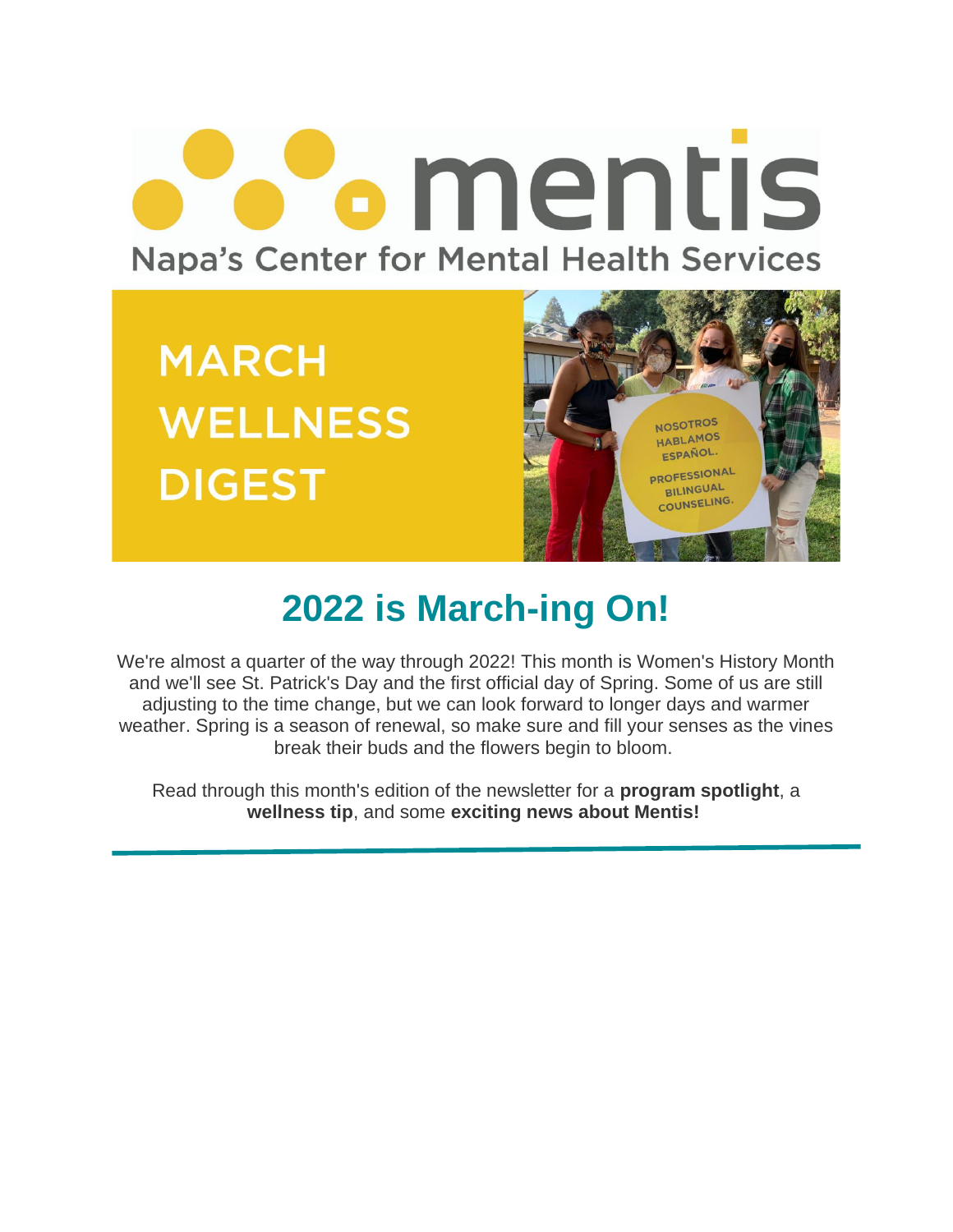



**CARE** 

**NETWORK** 

### **About Care Network**

The CARE Network at the Queen of the Valley Medical Center and Mentis have partnered to integrate mental health treatment into a multidisciplinary case management team approach to support people with severe chronic illnesses. Mentis has therapists who are co-located and embedded in the [Community Outreach](https://www.providence.org/locations/norcal/queen-of-the-valley) Department at the hospital and these Mental Health Specialists work closely with the nurse and social work teams to provide comprehensive care. This program has received national recognition for its effective and unique approach to patient care.

Without CARE Network, these members of our community would be unable to access this kind of treatment, but it is made possible through CARE Network's collaborative approach. "The staff is just incredible; I could pinch myself! It's all about the team and the team spirit. We all care so much about the mission, the team, and collaboration," says Louise Holloway, CARE Network Program Manager. Mentis' relationship with Queen of the Valley Medical Center is over ten years old, and we are grateful that this partnership enables us to serve community members in need.

Learn more about Mentis and Care Network by following us on **[social media!](https://www.instagram.com/mentisnapa/)**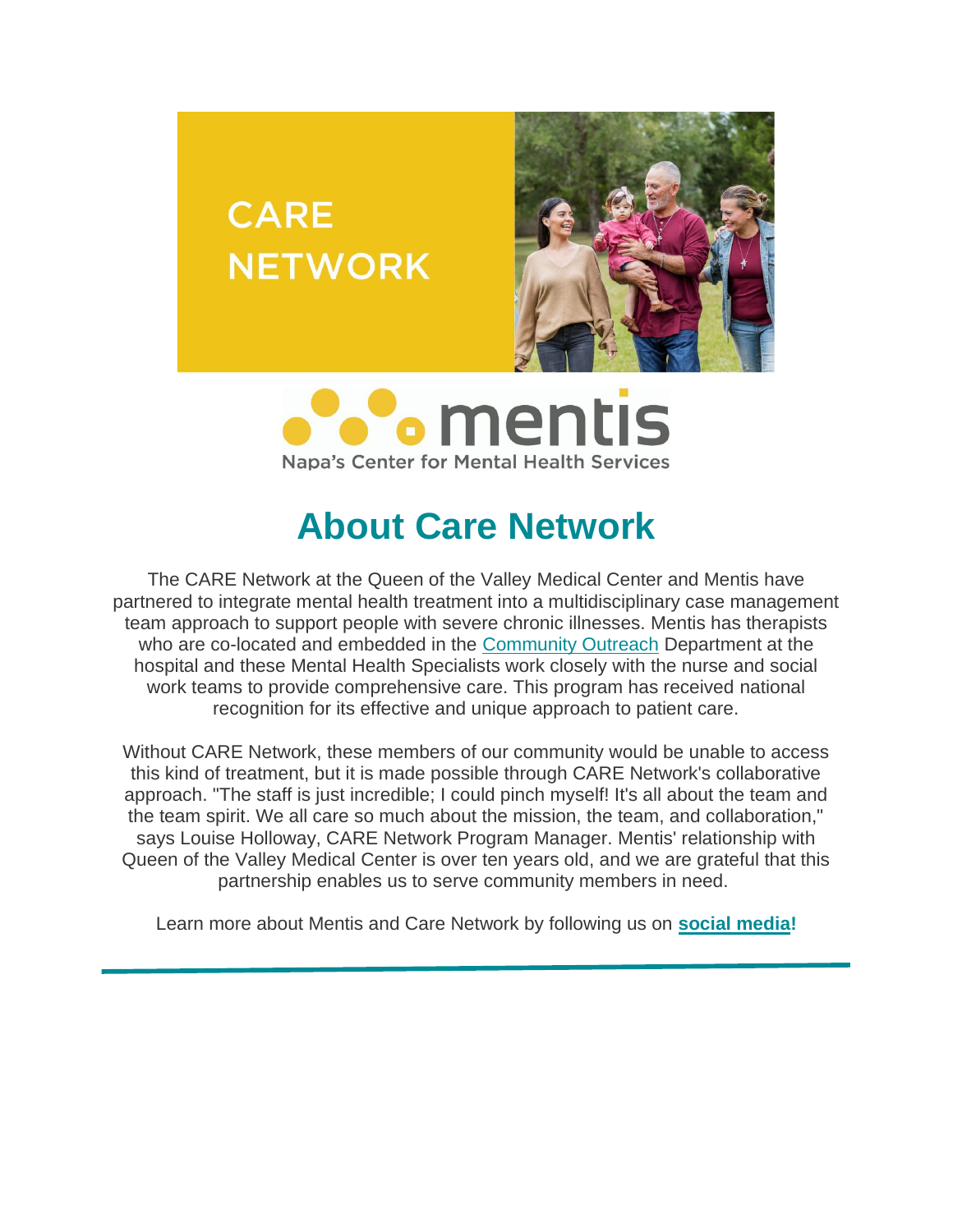

**WELLNESS** 

TIP

Our tip this month is to Spring Clean! Having an organized space provides a plethora of mental health benefits, including making it easier to focus, reduce stress, and appreciate what we have. If the warmer weather is putting a pep in your step, try putting it to use by decluttering.

#### **Mentis at the Center for Volunteer & Nonprofit Leadership Heart of Napa Awards**

Mentis is honored by the nominations we received at the 7th annual CVNL Heart of Napa Awards! Keep reading to learn more about Rob, Ximena, and Hassan, who each won an award.

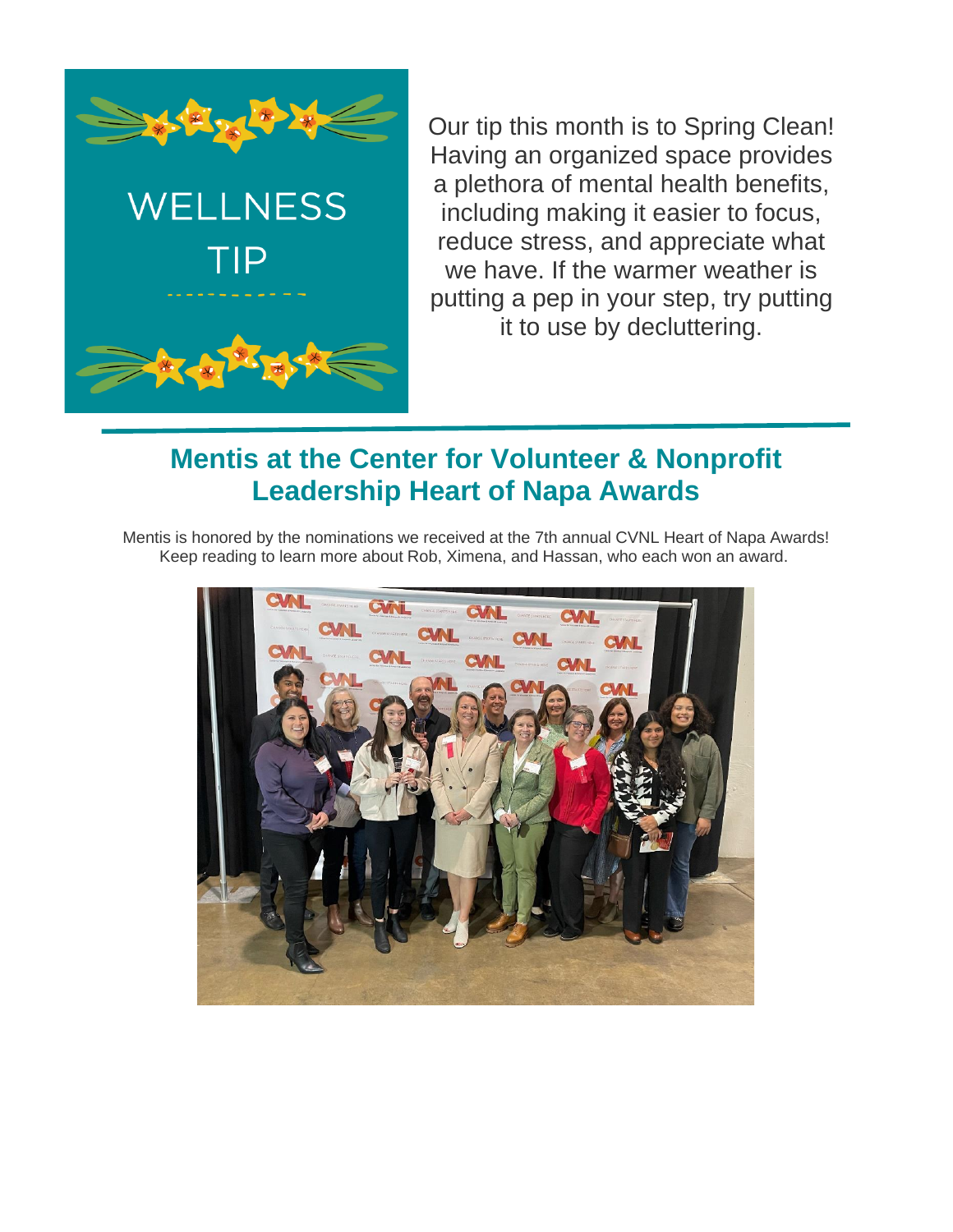

Rob Weiss has been Mentis' Executive Director since 2011, and he is the winner of the Excellence in Leadership award. Under Rob's leadership, Mentis has grown to be an organization of 45 employees, and last year we served 4,500 community members of all ages. In 2020, Rob suggested that Teens Connect join with Mentis, and now our Prevention Division is a growing and thriving program that saves lives and creates mental

wellness throughout our community.

Meet Ximena, winner of one of the Youth Volunteer of the Year awards! Ximena is a Napa High school senior and president of our Mentis Teen Council. Ximena has served on the Teen Council for three years and is a true advocate for youth mental health. She has been trained in QPR suicide prevention and contributes frequently to her community, serving as the copresident of Bring Change to Mind and volunteering around Napa Valley with various organizations.





Hassan Shafi is the vice president of our Teen Council and received one of the Youth Volunteer of the Year awards. A senior at Justin Siena High School, Hassan is part of his school's Mock Trial program and robotics team and is the founder of the Aerial Photography Club where he teaches other students drone cinematography. Hassan is also deeply passionate about coding and even founded a nonprofit to teach programming, The Bay Coders. Recently, he taught at a school in Pakistan!